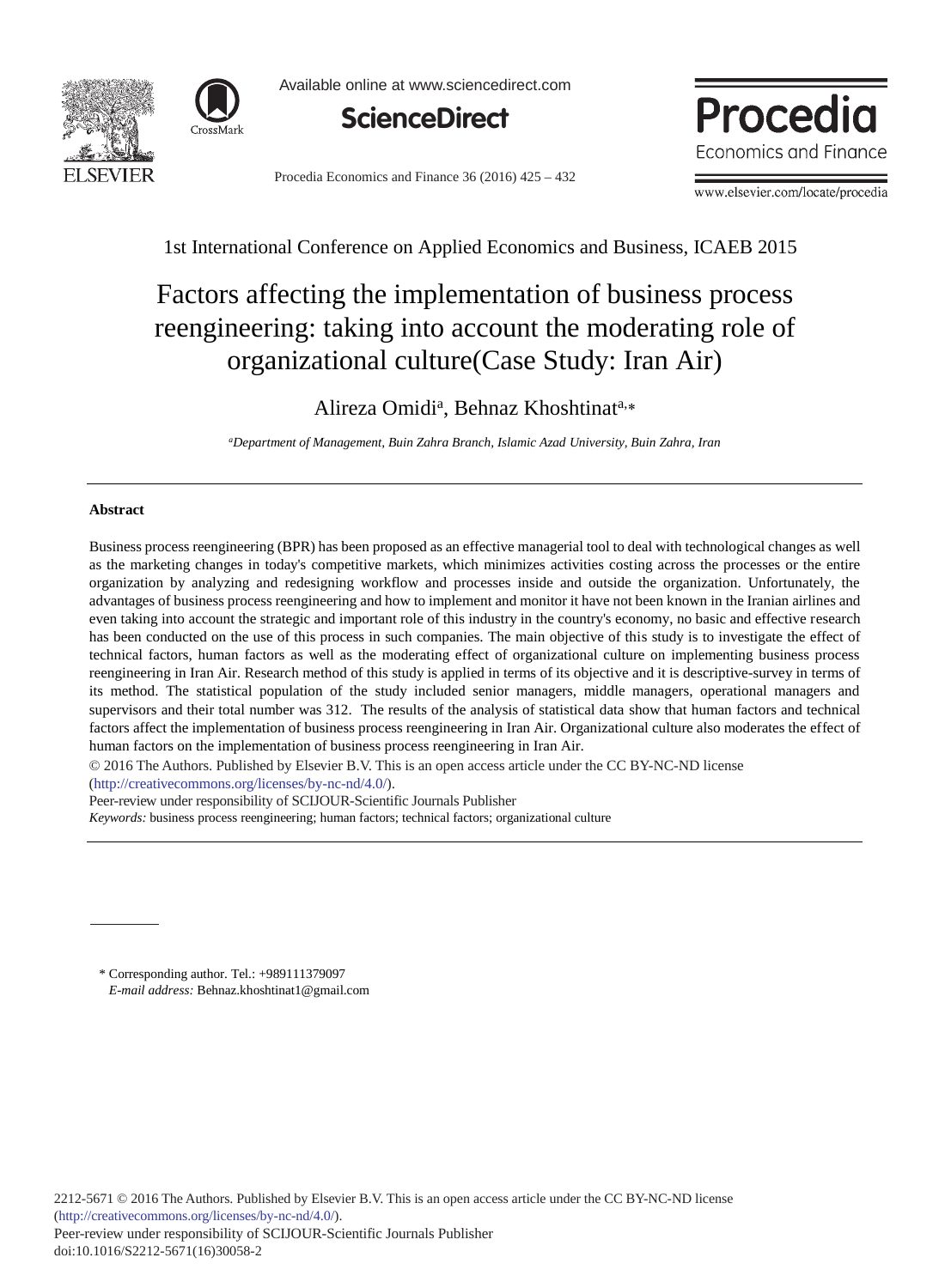# **1. Statement of the problem**

Unfortunately, the current lack of attention to the commercial processes of aviation industry has led the industry to be faced with many problems and challenges the industry. Reza Nakhjavani, aviation industry expert and former head of the Civil Aviation Authority, in an interview with cultural heritage news agency in July 2014, severely criticized the performance airline organizations and affiliated companies, including various airlines. He said that these days, all eyes have turned to the government and say that if the government does not pay attention to this industry, not only one of the major factors in the development of our country is destroyed but it was also we should await the unpleasant consequences. One of the unpleasant consequences is reduced profitability and absolute loss-making of the industry (Zarrabi, Mohammadi and Saghaei, 2006).

However, based on the opinion of Hamid Ghavabesh, Secretary of the association of Iranina airlines, in an interview with ISNA in July 2014, underdevelopment and the current problems of Iran's airline industry are not just due to sanctions and most of these problems are internal and thus, internal problems that lead to underdevelopment should be first solved. The researcher believes that by the implementation of business process reengineering in the airline industry, significant results can be achieved. This is because there are financial problems in the management of airlines and airports that with a little care and re-engineering their business processes, the ratio between costs and benefits can be reduced.

Given the nature of business process re-engineering in creating fundamental changes in all aspects of strategy, processes, technologies and human resources, it can be said that this process has a high level of risk and usually about 70 percent of reengineering projects fail in action (Mir-Ghaderi, 2011; Nauman Habib, 2013).

Unfortunately, despite the significant growth of business process re-engineering concepts, all of the organizations that have begun its implementation have not achieved a scientific model that can help them achieve their desired results. Accordingly, organizations need a scientific and basic model to meet their needs based on the existing conditions; however, there is no proper model in the literature. Unfortunately, despite the efforts of the research literature to identify successful models, many researchers have addressed BPR models that have been failed and thus, are not used in this study. So after extensive study of the research literature, the following model is proposed.(Fig 1)



#### Fig 1.suggested model

# **2. Hypotheses**

The research hypotheses consisted of three main hypotheses and 6 sub-hypotheses as follows: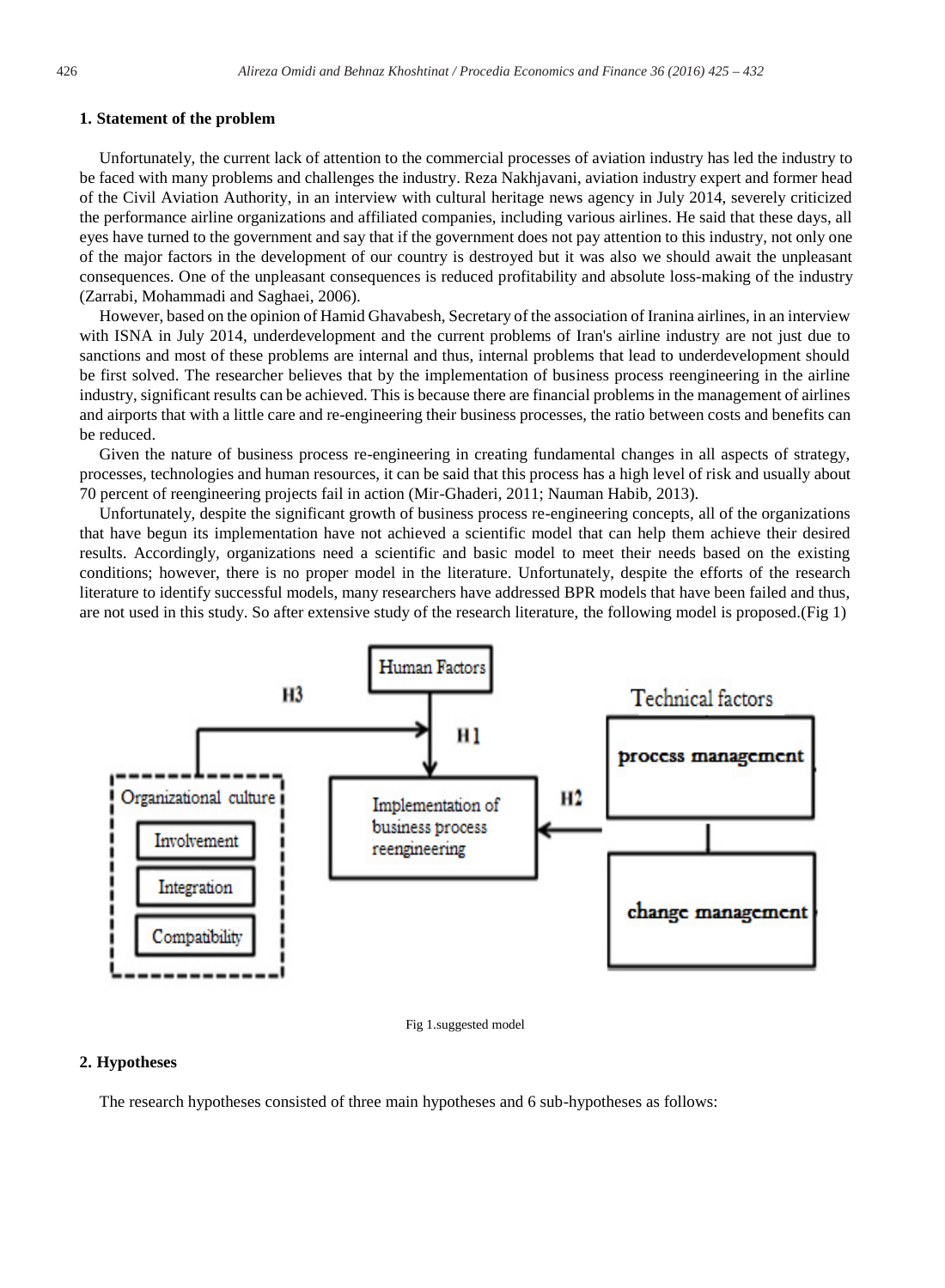Hypothesis 1: Human factors affect the implementation of business process reengineering in Iran Air airline. Hypothesis 2: Technical factors affect the implementation of business process reengineering in Iran Air airline. 2a: Process management affects BPR implementation.

2b: Change management affects BPR implementation.

Hypothesis 3: organizational culture moderates the effect of human factors on the implementation of business process reengineering in Iran Air airline.

3a: Individuals' involvement moderates the effect of human factors on the implementation of business process reengineering in Iran Air airline.

3b: Integration moderates the effect of human factors on the implementation of business process reengineering in Iran Air airline.

3c: Compatibility moderates the effect of human factors on the implementation of business process reengineering in Iran Air airline.

# **3. Research literature**

#### *3.1. Definitions of business process reengineering*

Reengineering was for the first time introduced to the world by Hammer and Chmpy with the following definition: "the fundamental rethinking and radical new design of processes to achieve amazing improvements in critical contemporary measures, such as price, quality, service and speed". In fact, business processes re-engineering require simultaneous redesign of processes, organization and support of information systems to achieve major improvements in time, cost, quality and customer attention to products and services.

"BPR" is a process that is used for radical changes in organization and puts a large emphasis on changes in the organizational process, labor and behavioral components of the organization. For the successful implementation of this process, there is a need for fundamental change in a way that it is ensured that this change is appropriately conceptualized, the company's workforce has been justified by the Board of Directors and its implementation culture is established in the organization (Isakhani and Mir-Ghaderi, 2011).

#### *3.2. Human factors*

Human factors mean measures necessary for the implementation of the tasks that are directly dependent on the activity of staff (Numan Habib, 2013). These factors can be both negative and positive. Negatives factors can be workers' fear of job loss, uncertainty of project outcome and a sense of discomfort and anxiety in the workplace and positive factors can be collaborative work environment, top management commitment and changes in the management system.

#### *3.3. Technical factors*

"Technical factors" are a management idea which asserts that there are techniques, methods, processes or activities that are more effective than the rest of the techniques, methods, processes or activities in creating output (Siavash and Mohammadi, 2009). The idea is based on the belief that through appropriate processing, reviewing and testing, the generated outputs have fewer problems and will result in more limited complaints. "BPR" is also looking for ways to minimize error and maximize achievements. The results of best practices (technical factors) in re-engineering include process management and change management.

#### • Process Management

In most organizations, business processes are invisible. Staffs usually define mental models, old assumptions, work generalizations and their understanding of the way things work as process. The first step in creating a process-oriented business is creating a new view of the organization, with a magnifying glass for processes. This is what can be called a process view. Creating a shared process vision should include all personnel.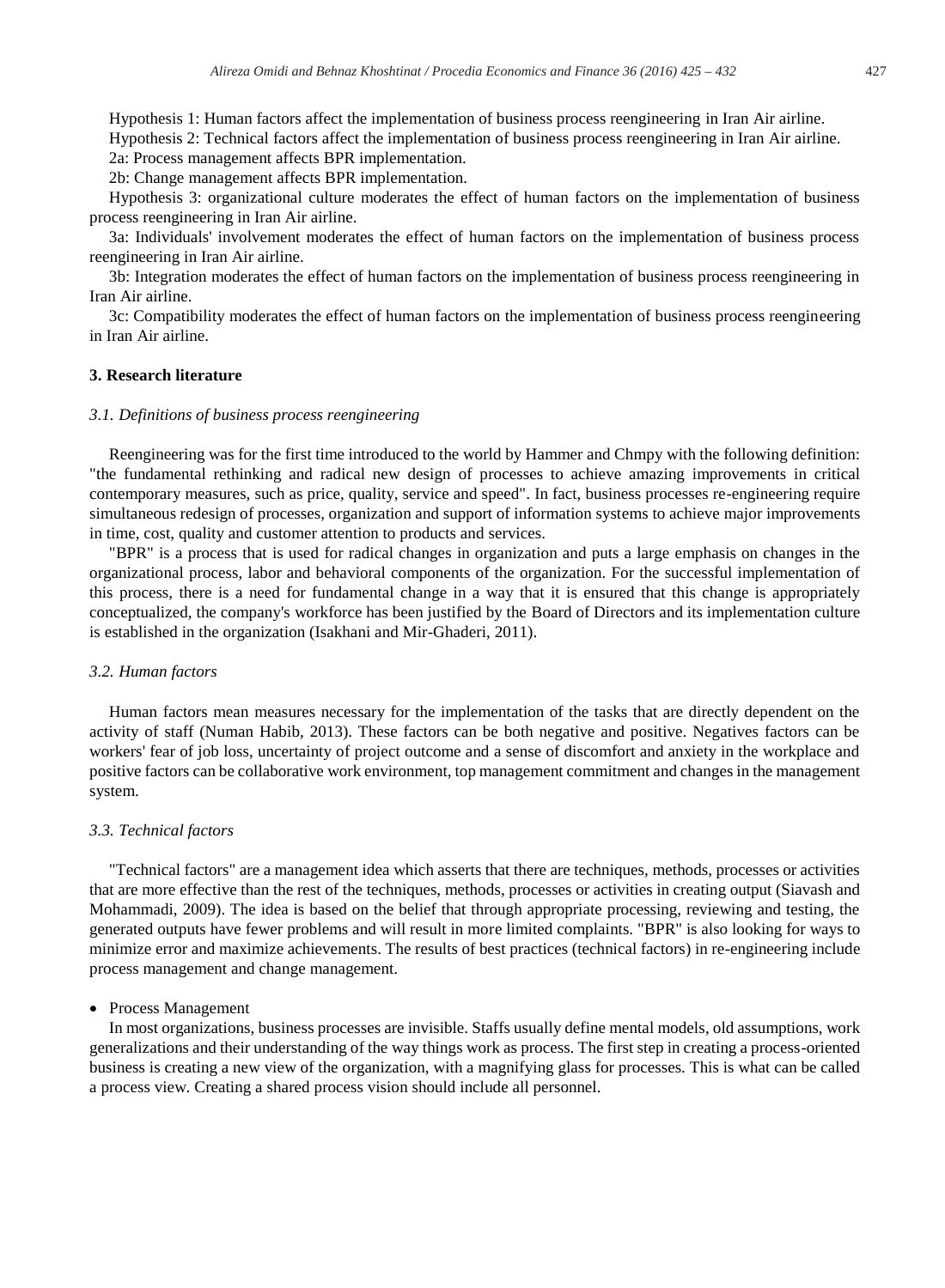#### • Change management

It is defined as the application of management styles and leadership to keep and encourage employees to learn and continuous growth and acceptance of change and to create conditions and opportunities to make organizational changes. Preparation for accepting changes and synchronization with the process of changes requires effective management of change process. One of the major barriers to successful implementation of business process reengineering is resistance of different aspects that occurs in the organization. Many business process reengineering projects create major changes of the organizational main processes and structures, but they may not achieve all the expected results (Isakhani and Mirghaderi, 2011).

# **4. Organizational Culture**

Organizational culture is the common beliefs in an organization. The deeper and more the common beliefs are, the more powerful culture will be and the more different and less common the beliefs are, the weaker the organizational culture will be. In general, culture in the organization determines the intellectual and ethical boundaries of the organization and creates a sense of identity among members. The dimensions of organizational culture can be:

- Involvement: means high involvement that is to complete subjective involvement with the work.
- Integration: means stability and behavior of staff originating from fundamental values. This means that staff, leaders and followers' behavior is coordinated and continuous even when they have opposite views.
- Compatibility: Compatible organizations are guided, take risk, are mindful of their mistakes by the customers and have the capacity and experience for change. They are continually improving the organization's ability to value customers (Bakhtae, 2006). This property is evaluated by three criteria: creating change, customer orientation and organizational learning.

# **5. Research background**

According to Nauman Habib (2013), Mahabadi and Mostofi (2013), Habib and Vazir (2012) and the results of previous research in general, the effect of factors such as: information and communication improvement, improvement of performance and the quality of relationships, organizational change management and management change, crossorganizational management, identification of strengths and weaknesses of the current situation, the promotion of managers' knowledge, development of general framework, considering various organizational aspects, quality and support of system and management as well as reduction of paperwork (bureaucracy), is more effective in the implementation of business process reengineering. By considering the research question, other factors such as human factors and technical factors (process management and change management) as well as organizational culture (involvement, integration and compatibility) have been studied in the present study. Taking into consideration the variables that have not been addressed in the literature, the present study aimed to develop a relatively comprehensive model that can be considered among rare and innovative researches in this context.

# **6. Research method and the study population**

The research method is applied in terms of its objective and is descriptive-survey in term of its method. The study population included senior managers, middle managers, operational managers and supervisors and their total number was 312. A total of 312 questionnaires were distributed, of which 288 were returned and just 276 of them were usable and analyzed. The reliability of each component of the questionnaire was investigated using Cronbach's alpha and all were confirmed in a good level. Correlation tests and structural equation modeling were used for data analysis. SPSS and AMOS software were used for data analysis.

#### **7. Descriptive statistics**

Since no suggestions have been made for improving the situation based on the results of descriptive statistics, the results of descriptive statistics have been removed.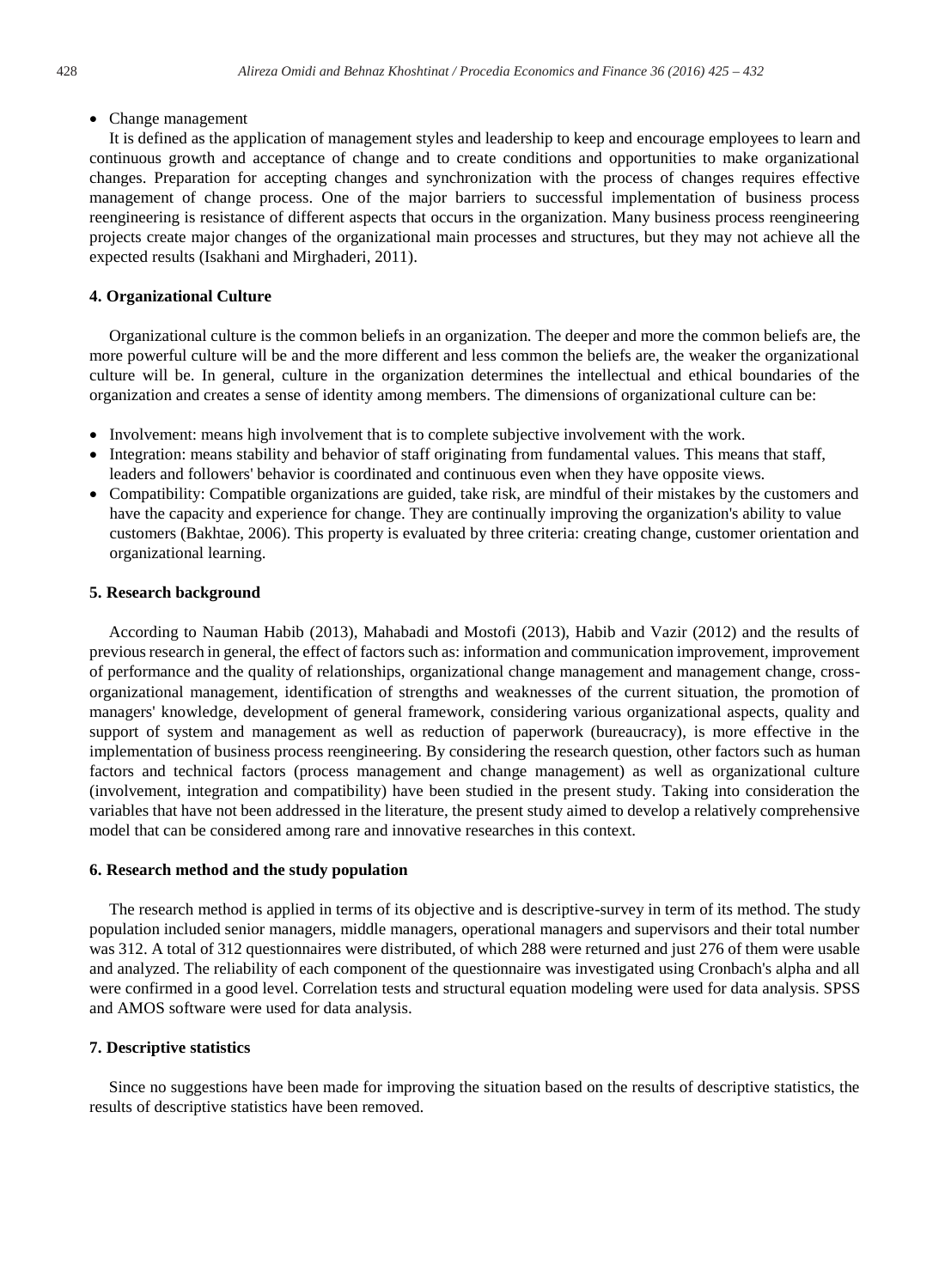# **8. Inferential statistics**

The ways through which small groups' properties are inferred based on large groups' properties based on measurements of the properties is called inferential statistics (Kiamanesh, 2004). In the present study, due to its small population size, no sampling has been done and the results are generalizable to the entire population.

The following table shows the results of data analysis in AMOS software to test the hypotheses. According to the values presented in this table, when the significance number is more than 1.96 or less than -1.96, and the amount of error (P-Value) is more than 0.05, the hypothesis is confirmed. The results show that all the hypotheses have been confirmed based on the implemented structural models.

| Hypothesis     | standard coefficient | significance numbers | result    |
|----------------|----------------------|----------------------|-----------|
| 1              | 4.784                | 0.0063               | confirmed |
| $\overline{c}$ | 3.66                 | 0.0079               | confirmed |
| 2a             | 3.93                 | 0.0067               | confirmed |
| 2 <sub>b</sub> | 4.14                 | 0.011                | confirmed |
| 3              | 3.47                 | 0.019                | confirmed |
| 3a             | 3.05                 | 0.024                | confirmed |
| 3b             | 2.57                 | 0.014                | confirmed |
| 3c             | 5.11                 | 0.047                | confirmed |

Table 1. standard coefficient and significance numbers for the hypotheses

#### **9. The results of hypotheses testing and comparing them with previous studies**

In this section, the results of hypotheses testing and their comparison with previous researches are explained in detail.

The first hypothesis is not confirmed and this means that all the human factors discussed in this study are affective when implementing business process re-engineering in Iran Air. This is in line with the results of the study of Nauman Habib (2013) and Mahabadi, Mostofi and Rasolian (2013) and also Isakhani Mir-Ghaderi (2011), but it is not consistent with the results of Monavarian (2001).

The second hypothesis is confirmed and this means that all the technical factors discussed in this study are affective when implementing business process re-engineering in Iran Air and is one of the challenges that managers should consider. This is in line with the results of the study of Siavash and Mohammadi (2009), but it is not consistent with the results of Azadi, Tavakoli and Harandi (2006).

Confirmation of this hypothesis means that when implementing business process re-engineering in Iran Air, definition of process-oriented organization with the concept of a set of processes that add value for customers and make money for job owners, cause the creation of a good relationship and discussion and converts personal perceptions to customers' model and understanding of work processes. This is in line with the results of the study of Bostanchi (2010), but it is not consistent with the results of Bahreini (2007).

Confirmation of this hypothesis means that when implementing business process re-engineering in Iran Air, stimulating individuals to accept changes, culture-making, training, empowerment, employees' involvement, appropriate mechanisms to encourage and reward, strengthening the spirit of innovation and establishing effective communication can facilitate the process of change. This is in line with the study of Mahmoudi and Bodaghi (2012), but it is inconsistent with the study of Bahreini (2007).

Confirmation of the third hypothesis means that when implementing business process reengineering in Iran Air, understanding organizational culture is of great importance to create an innovative company and to enjoy the creativity of staff. This is in line with the study of the Supreme Council of Culture (2012), but it is inconsistent with the results of Lari and Hosseini (2013).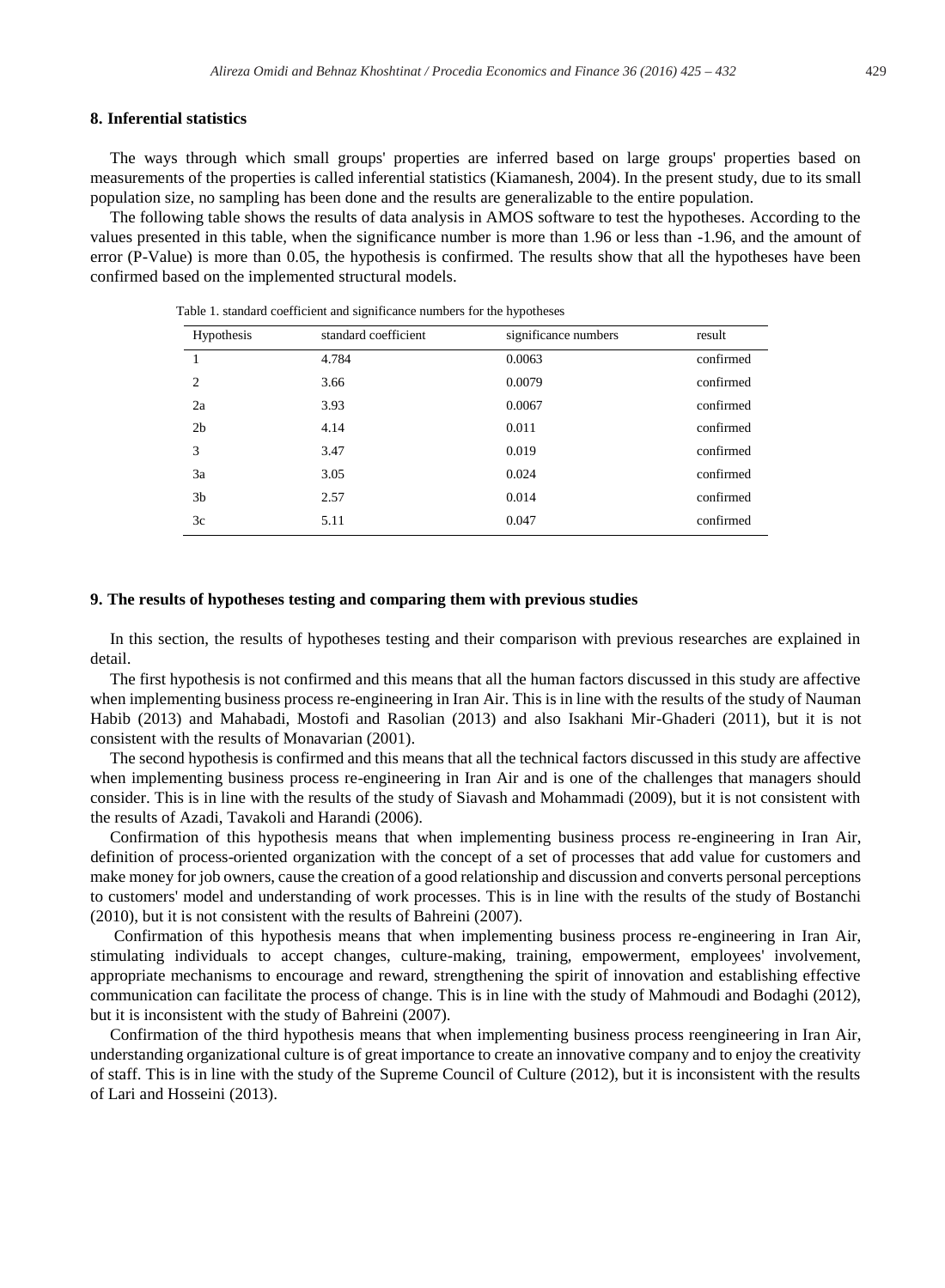Confirmation of hypothesis 3a means that when implementing business process reengineering in Iran Air, involvement has a positive effect on accepting and implementing reengineering by employees and it shows that empowering individuals and forming team groups and developing capabilities are important in creating a sense of commitment and having role in decisions by staff. This is consistent with the results of Saeedi (2010), but it is inconsistent with the results of Mahabadi and Mostofi (2013).

Confirmation of hypothesis 3b means that when implementing business process reengineering in Iran Air, integrity has a positive effect on basic values and achieving agreements among managers in accepting and implementing reengineering by employees and it shows that coordination and integrity among organizational units is important. This is consistent with the results of Monavarian and Bakhtae (2006), but it is inconsistent with the results of Mahmoudi and Bodaghi (2012).

Confirmation of hypothesis 3c means that when implementing business process reengineering in Iran Air, compatibility continuously promotes company's ability and it always aims at valuation of customers. This is consistent with the results of Bahreini (2007), but it is inconsistent with the results of Davenport and Short (2014).

#### **10. Recommendations based on research findings**

The first main hypothesis: According to the first hypothesis which states that human factors are affective when implementing business process re-engineering, the suggestion in this section to senior executives of Iran Air airline is to feel the need for change in order to strengthen staff's morale and motivation for acceptance and lack of fear of job loss and creating job security and then support the implementation of reengineering by commitment, spending time, allocating the best people and providing the necessary resources (time and budget) in order to make changes to the processes, technology and business role of culture in the workplace. Accordingly employees should be encouraged for multi-skill trainings such as problem solving, communication, team work and customer orientation and specialized training in various occupations. Since employees have a sufficient knowledge of practices of doing works in the company and have touched problems closely, managers should encourage them in new design of processes and decisions and practices of doing work. Because this will cause them not to resist against changes and motivate them and create a sense of being important in decision-making and consequently, create commitment and motivation for creativity and innovation so that employees will cooperate in the process of accepting business process reengineering and its implementation.

The second main hypothesis: According to the second hypothesis which states that technical factors are important when implementing business process re-engineering, the suggestion in this section to middle and operational managers of Iran Air airline is to use certain methods like process management and change management (by supporting IT) in order to take actions to solve existing challenges in the organization, through processing, reviewing and testing in accordance with generated outputs that have fewer problems and limited complaints.

- x Hypothesis 2a: According to hypothesis 2a, which indicates the positive effect of process management on implementing business process re-engineering, the mid-level managers are suggested to prevent the possible failure when implementing business process re-engineering in the organization by creating process-oriented nosiness and its precise implementation and optimal management of these processes.
- According to hypothesis 2b, which states that change management is important and effective when implementing business process re-engineering, the suggestion in this section to operational managers of Iran Air airline is to set the stage for accepting future changes and alignment with processes by stimulating employees to accept change, culture-making, training, mechanisms for encouragement and reward, effective communication, strengthening creative spirit and empowering individuals through leadership, effective and sincere communication that are the main components of change management.

The third main hypothesis: According to the third hypothesis, which indicates the importance of organizational culture when implementing business process re-engineering being influenced by human factors, the suggestion to managers and executives of Iran Air airline is study organizational culture in order to find out the reasons of organization's success or failure and also they can use organizational culture as an important and effective factor in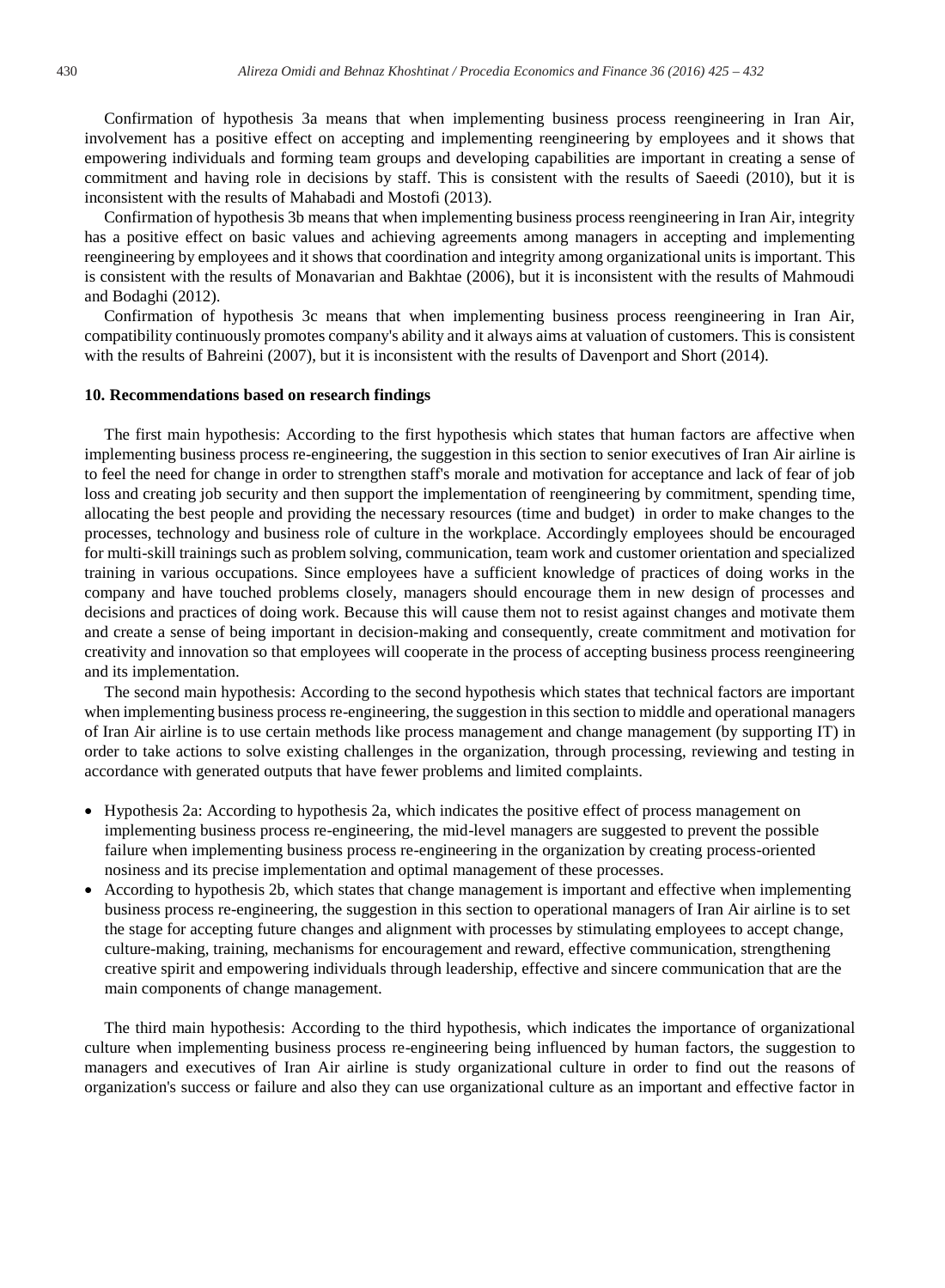controlling the company, because it has an important effect on the behavior of people working in the organization and also it include a large part of values and these values affect the attitude and behavior of people in the workplace.

- According to hypothesis 3a, which states that involvement has a controlling role in the effect of human factors on implementing business process re-engineering, the suggestion to supervisors of Iran Air airline is to attempt to empower individuals, form teams and develop their capabilities so as to create a sense of ownership and responsibility among employees so that they feel that they have authority and can express themselves and their innovation. By forming teams in line with the objectives of the company, employees will be values and will feel that, like managers, they are responsible of what has been done and thus, the company will make greater progress in the implementation of business process reengineering.
- According to hypothesis 3b, which states that integrity has a coordinating role in the effect of human factors on implementing business process re-engineering, the mid-level managers of Iran Air airline are suggested to integrate fundamental values, create agreement among members and coordinate units so that employees feel that they are involved in the values constituting their identity and expectations. They are also suggested to reach an agreement in the disputes in different levels of the organization and work together very well with various functions to achieve the common goals so as to take steps to better implement BPR for sublimation of Iran air and its goals.
- According to hypothesis 3c, which states that compatibility has a moderating role in the effect of human factors on implementing business process re-engineering, the operational managers of Iran Air airline are suggested to know more about and respond to the internal and external environment of the company and also translate and interpret the environmental signs they get and create opportunities to encourage creativity, knowledge gaining and development of capabilities so that all successful factors affect the successful implementation of business process reengineering.

# **11. Conclusion**

According to the investigated hypotheses, it was noted that the more the staff establish better relationship with their job, and on the other hand, the more the employers have a sense of trust to their subordinates and there is a proper delegation of authority, individuals will be involved more and thus, their capability will be increased and the company will move toward growth and development. Stimulating organization and individuals to accept created changes is possible through communicating with each other, training and strengthening the spirit of innovation is possible through the creation of a suitable environment and encouraging providing new ideas and lack of resistance to new changes.

Employees' involvement and participation in various activities of the company can increase their empowerment. Studies show that, employees' involvement and participation and encouraging them to so, creates a sense of ownership and responsibility in them and this sense of ownership leads to the creation of more commitment to the company and increases independence among employees. This independence also can cause a person to feel empowered in the company. Thus, according to the explanations provided, the results of this study seem logical.

# **References**

Azade, M.A., Tavakoli Moghaddam, R., and Jafari Harandi, S. (2006), "Modeling and Evaluating reengineering in the management of purchasing a manufacturing company – studies by simulating business processes", Engineering faculty press, Volume 40, Issue 4, Page 457 to 468

Bahreini, S. (2007), "Analysis of the implementation of Business Process Reengineering in higher education", specialized scientific articles of Administration, No. 138

Bostanchi, M. (2010), "appropriate ways of re-engineering in Iran", Tadbir monthly journal, No. 183

Davenport, Short.(1993).Process Innovation: Reengineering Work through Information Technology, . Boston: MA: Harvard Business School Press. Habib, N. M., & Wazir, I. M. (2012). Role of Education and Training in the Successful Implementation of Business Process Reengineering: A case of Public Sector of Khyber Pakhtun Khwa (KPK). [Research Paper]. World Journal of Social Sciences, 2(2), 172-185.

Isakhani A., Mir-Ghaderi H. (2011), "re-engineering of business processes: analytical-executive model", Tadbir monthly journal, No. 165 Kiamanesh, Statistical Reasoning in the Behavioral Sciences, Tehran, SID (2004), vol. I, p. 35

Lari, A., Hosseini, M. (2013), "Classification of Web 2.0 business models and their relationship with Web 2.0 properties", Information Technology Management, Volume 5, Number 3, pp. 169 to 190